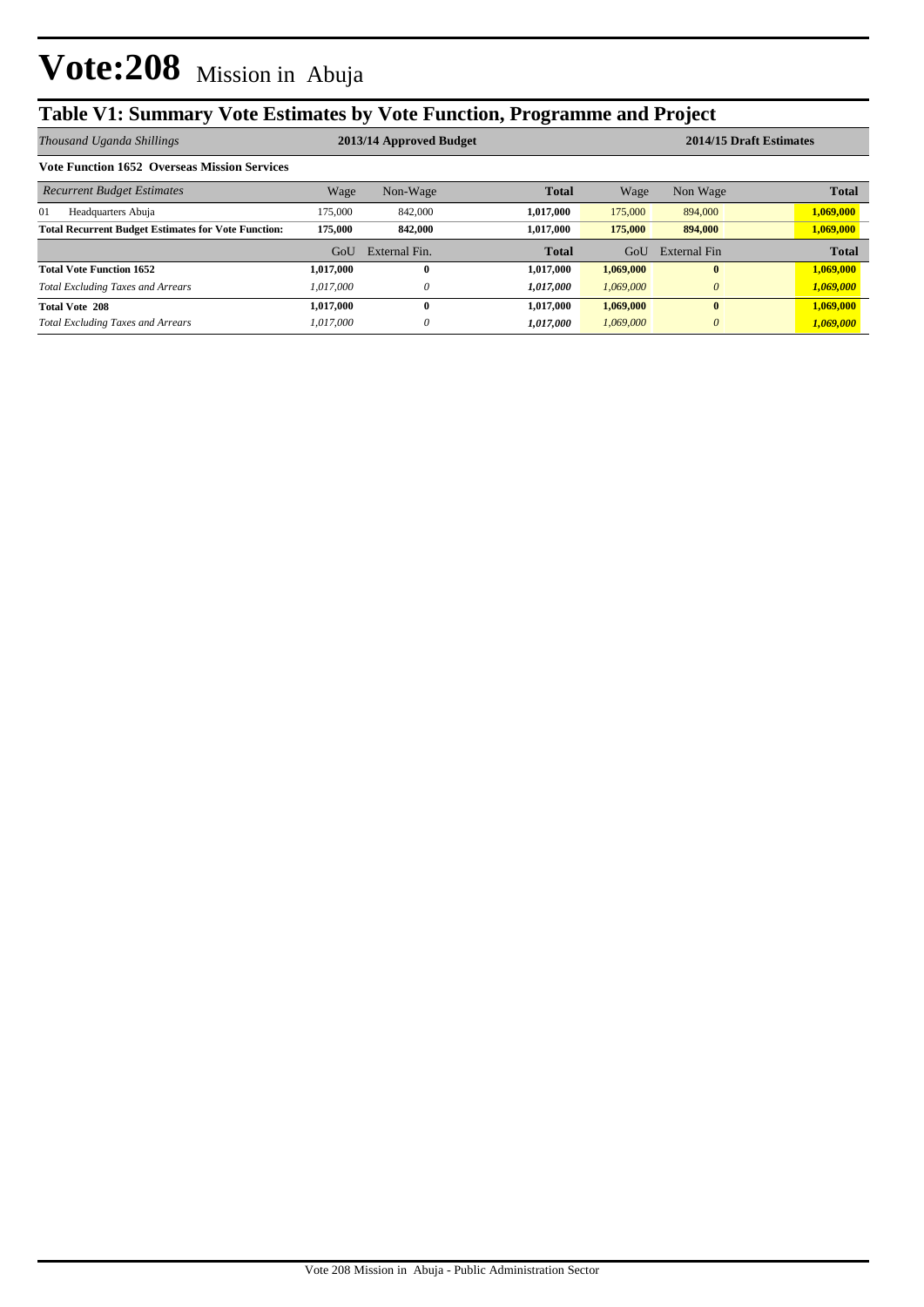## **Table V2: Summary Vote Estimates by Item**

| Thousand Uganda Shillings                               | 2013/14 Approved Budget |                |              | 2014/15 Draft Estimates |                   |              |
|---------------------------------------------------------|-------------------------|----------------|--------------|-------------------------|-------------------|--------------|
|                                                         | GoU                     | External Fin.  | <b>Total</b> |                         | GoU External Fin. | <b>Total</b> |
| <b>Employees, Goods and Services (Outputs Provided)</b> | 1,017,000               | 0              | 1,017,000    | 1,069,000               | $\theta$          | 1,069,000    |
| 211103 Allowances                                       | 417,000                 | $\mathbf{0}$   | 417,000      | 469,000                 | $\Omega$          | 469,000      |
| 211105 Missions staff salaries                          | 175,000                 | 0              | 175,000      | 175,000                 | $\mathbf{0}$      | 175,000      |
| 212101 Social Security Contributions                    | 30,000                  | $\Omega$       | 30,000       | $\Omega$                | $\mathbf{0}$      |              |
| 212201 Social Security Contributions                    |                         | $\Omega$       | 0            | 30,000                  | $\Omega$          | 30,000       |
| 213001 Medical expenses (To employees)                  | 31,000                  | $\Omega$       | 31,000       | 31,000                  | $\Omega$          | 31,000       |
| 221001 Advertising and Public Relations                 | 8,000                   | $\Omega$       | 8,000        | 8,000                   | $\Omega$          | 8,000        |
| 221009 Welfare and Entertainment                        | 15,000                  | $\mathbf{0}$   | 15,000       | 15,000                  | $\mathbf{0}$      | 15,000       |
| 221011 Printing, Stationery, Photocopying and Binding   | 20,000                  | $\Omega$       | 20,000       | 20,000                  | $\Omega$          | 20,000       |
| 221014 Bank Charges and other Bank related costs        | 5,000                   | $\Omega$       | 5,000        | 5,000                   | $\Omega$          | 5,000        |
| 222001 Telecommunications                               | 15,000                  | $\Omega$       | 15,000       | 15,000                  | $\Omega$          | 15,000       |
| 223003 Rent – (Produced Assets) to private entities     | 160,000                 | 0              | 160,000      | 160,000                 | $\Omega$          | 160,000      |
| 223005 Electricity                                      | 12,000                  | 0              | 12,000       | 12,000                  | $\mathbf{0}$      | 12,000       |
| 223006 Water                                            | 9,000                   | $\Omega$       | 9,000        | 9,000                   | $\Omega$          | 9,000        |
| 227001 Travel inland                                    | 20,000                  | $\mathbf{0}$   | 20,000       | 20,000                  | $\mathbf{0}$      | 20,000       |
| 227002 Travel abroad                                    | 44,000                  | 0              | 44,000       | 44,000                  | $\mathbf{0}$      | 44,000       |
| 227003 Carriage, Haulage, Freight and transport hire    | 32,000                  | 0              | 32,000       | 32,000                  | $\mathbf{0}$      | 32,000       |
| 227004 Fuel, Lubricants and Oils                        | 15,000                  | $\overline{0}$ | 15,000       | 15,000                  | $\mathbf{0}$      | 15,000       |
| 228002 Maintenance - Vehicles                           | 9,000                   | $\mathbf{0}$   | 9,000        | 9,000                   | $\mathbf{0}$      | 9,000        |
| <b>Grand Total Vote 208</b>                             | 1,017,000               | $\bf{0}$       | 1,017,000    | 1,069,000               | $\bf{0}$          | 1,069,000    |
| <b>Total Excluding Taxes and Arrears</b>                | 1,017,000               | 0              | 1,017,000    | 1,069,000               | $\theta$          | 1,069,000    |